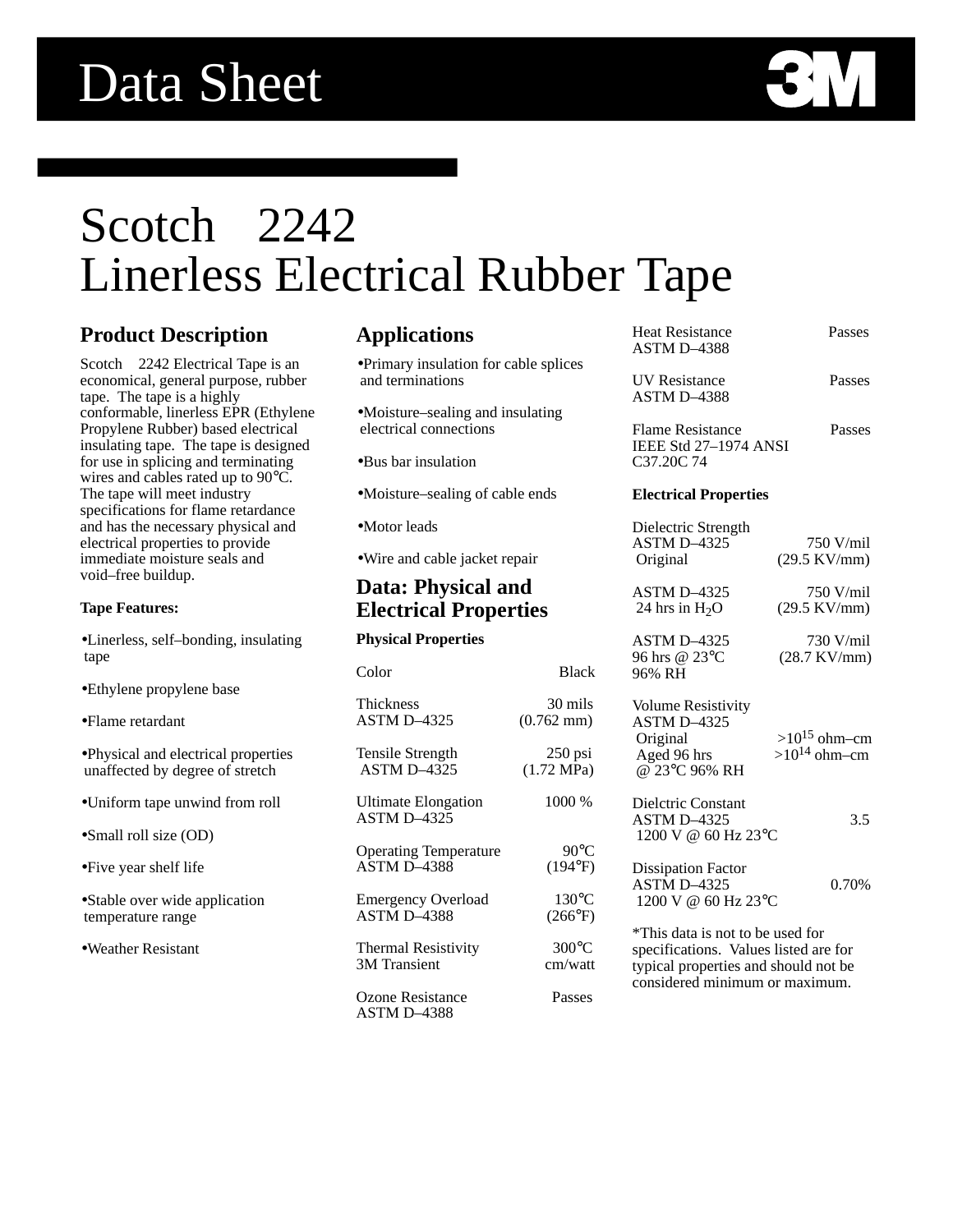## **Specifications**

#### **Product**

The high–voltage corona resistant tape must be supplied without a liner and based on ethylene propylene rubber and be capable of emergency operating cable temperature of 130°C. The tape must be capable of being applied in either stretched or unstretched conditions without resulting in loss in either physical or electrical properties. The tape must not split, crack, slip or flag when exposed to various environments (indoors or outdoor). The tape must be compatible with all synthetic cable insulations and have a shelf life of five years. The tape must be flame retardant.

#### **Engineering/Architectural**

Splicing and terminating solid dielectric cables shall be done in accordance with drawings engineered by the splice material manufacturer such as the 2047 Series available from the 3M company.

## **Installation Techniques**

Scotch<sup>™</sup> 2242 Electrical Tape should be applied in successive half–lapped level wound layers until desired buildup is reached.

This tape should be applied like any rubber tape: that is, the side of the tape wrapped inside the roll should be applied ouside on the splice. (Tacky side up.) This will help prevent the roll from getting progressively further away from the work area.

To eliminate voids in critical areas, highly elongate 2242 Tape. Stretch tape in these critical areas just short of the breaking point; doing so will not alter its physical or electrical properties. In less critical areas, less elongation may be used. Normally 2242 Tape is stretched 3/4 of its original width in these critical areas. Always attempt to half–lap to produce a uniform buildup.

## **Shelf Life**

Scotch<sup>™</sup> 2242 Electrical Tape has a 5–year shelf life (from date of manufacture) when stored under the following recommended storage conditions. Store behind present stock in a clean dry place at a temperature of 70°F and 40 to 50% relative humidity. Good stock rotation is also recommended.

## **Availability**

Scotch<sup>™</sup> 2242 Electrical Tape is available in  $3/4$  in. by 15 ft, and  $1-1/2$ in. by 15 ft rolls from your electrical distributor.

**IMPORTANT NOTICE TO PURCHASER:** All statements, technical information and recommendations related to the Seller's products are based on information believed to be reliable, but the accuracy or completeness thereof is is not guaranteed. Before utilizing the product, the user should determine the suitability of the product for its intended use. The user assumes all risks and liability whatsoever in connection with such

use.<br>80-6104-3993-9

#### **3M Electrical Products Division**

6801 River Place Blvd. Austin, TX 78726–9000

All statements or recommendations of the seller which are not contained in the Seller's current publications shall have no force or effect unless contained in an agreement signed by an authorized officer of the Seller. The statements contained herein are made in lieu of all warranties express or implied, including but not limited to the implied warranties of merchantability and fitness for a particular purpose which warranties are hereby expressly disclaimed.<br>(c)1991 3M 80–6104–3993–9 (c)1991 3M Litho in U.S.A

**SELLER SHALL NOT BE LIABLE TO THE USER OR ANY OTHER PERSON UNDER ANY LEGAL THEORY, INCLUDING BUT NOT LIMITED TO NEGLIGENCE OR STRICT LIABILITY, FOR ANY INJURY OR FOR ANY DIRECT OR CONSEQUENTIAL DAMAGES SUSTAINED OR INCURRED BY REASON OF THE USE OF ANY OF THE SELLER'S PRODUCTS.**